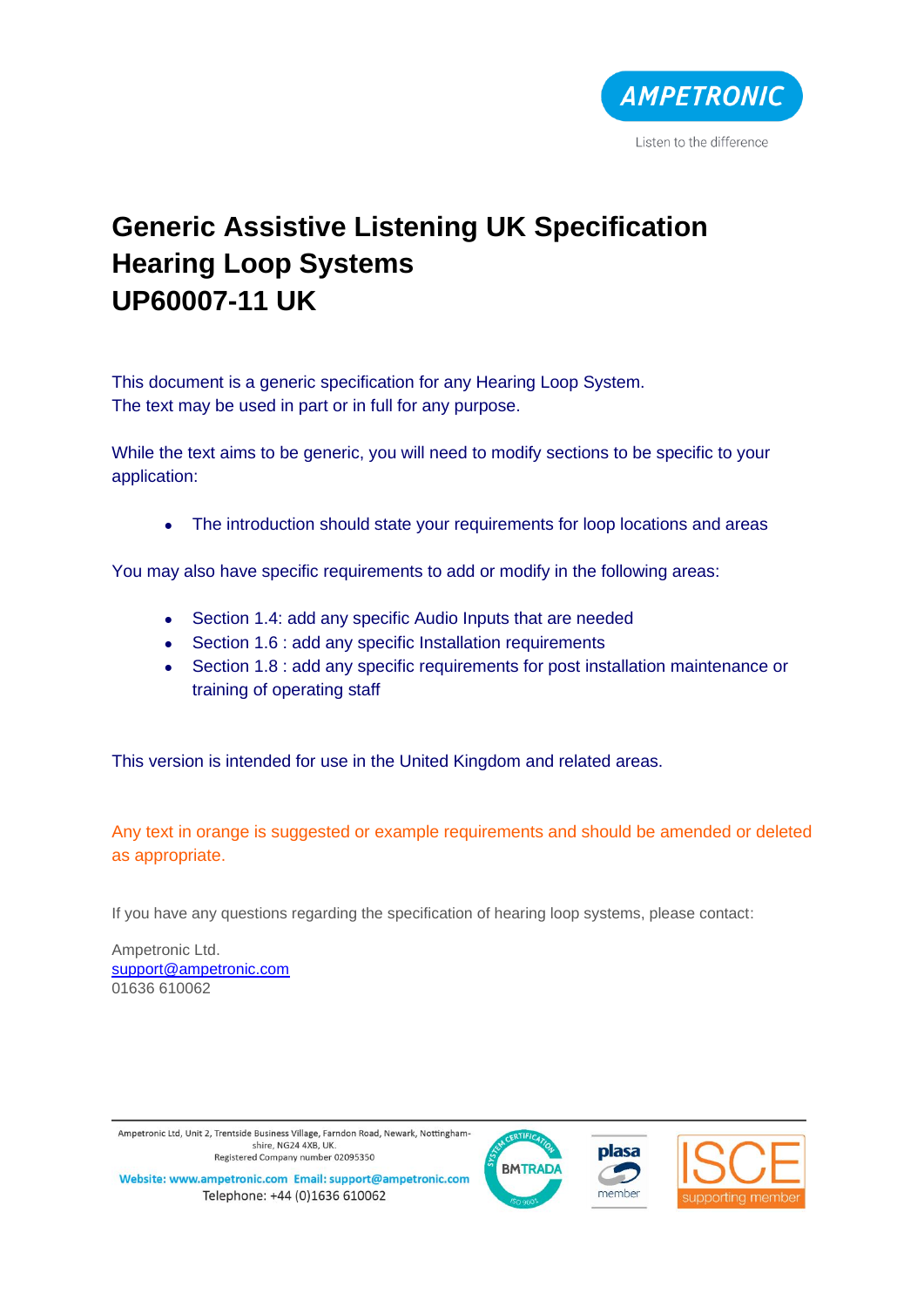

# **1. Hearing Loop Systems (HLS)**

Permanently installed Hearing Loop Systems (HLS) should be provided at the following locations and areas, or as shown on relevant small electrical drawings or room data sheets:

- L0.01 Reception Counter (amend as appropriate)
- L0.02 Meeting Room (amend as appropriate)
- L1.03 Auditorium (amend as appropriate)

# **1.1 Compliance**

The systems or components thereof shall comply with the latest versions of:

- IEC 60118-4 (also referred to as BS EN 60118-4)
- IEC TR 63079 (also referred to as BS 7594)
- BS 8300 (Design of buildings and their approaches to meet the needs of disabled people)
- Approved document M, Volume 2 of the Building Regulations 2010
- The Equality Act 2010
- BS 62489-1

# **1.2 System design**

HLS systems should be specified and designed by an experienced specialist to take account of the effect of building structure and overspill where applicable.

Where there is metal construction in use and the room is over 4m wide a single loop of wire around the perimeter of the space may not be appropriate and a MultiLoop system design may be required. A HLS specialist should be consulted if there is a concern about construction-related signal losses.

Simple perimeter loops are not acceptable in cases where there are multiple adjacent spaces with HLS installed, and a low spill MultiLoop system design should be used instead.

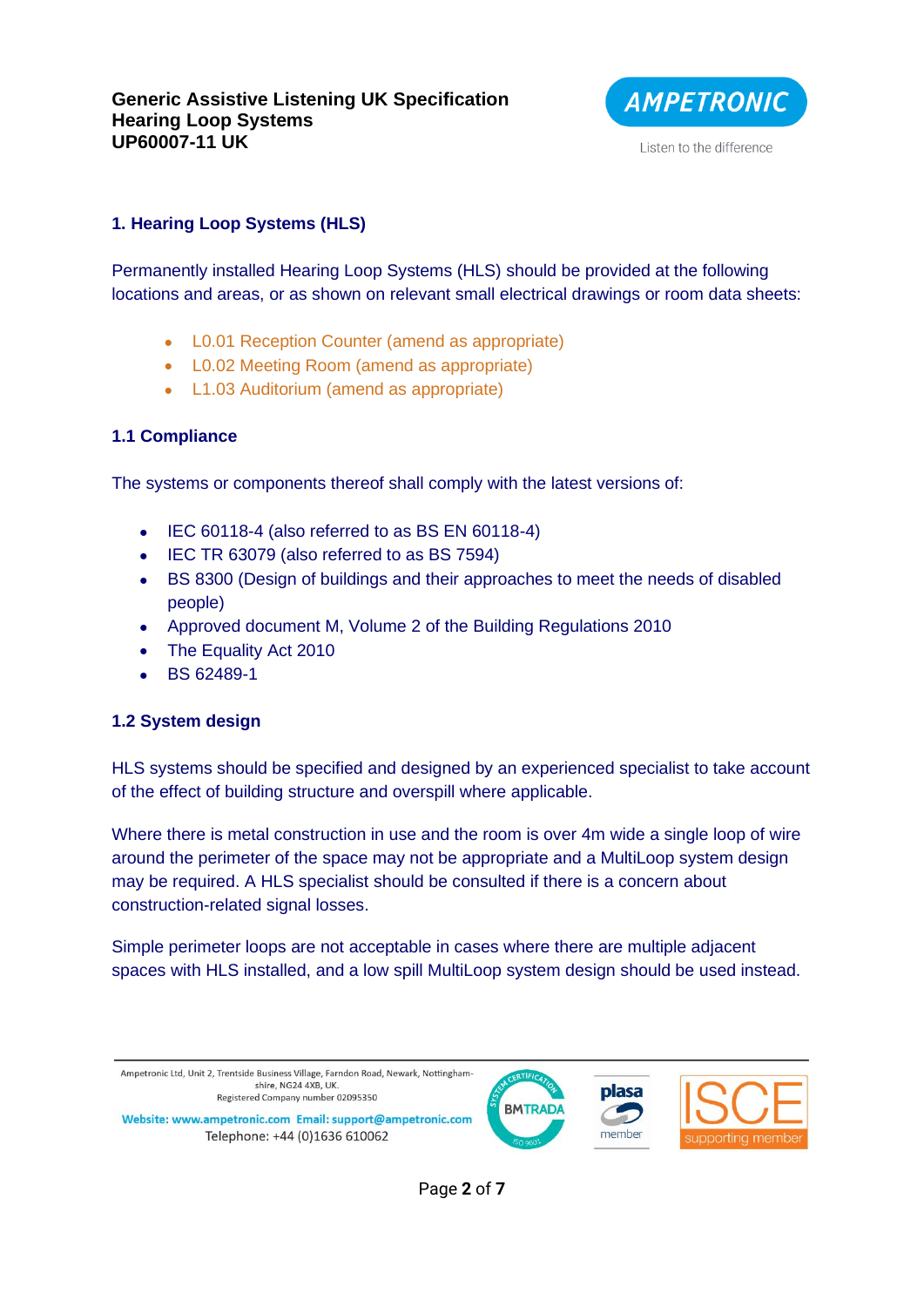

The Contractor shall, at the earliest opportunity in the project:

- Show that cross-talk between adjacent looped areas (whether part of this contract or not), and that magnetic spill from any HLS where the signal is defined as 'confidential' will, by design, be less than -40dB with normal signal levels.
- Provide evidence that the field strength of the proposed systems will meet the requirements of IEC 60118-4, whilst taking account of any metal within the building structure. Where necessary, the effect of metal shall be assessed by site survey and test using trial loops on relevant construction, carried out by a competent test specialist.
- If the above assessments prove that a hearing loop system may not be suitable the Contractor may suggest alternative assistive listening technologies such as infrared, this must be approved by the client before proceeding.

#### **1.3 HLS loops**

Loops connected to the hearing loop system shall meet the following requirements:

- Loop wire containment shall be of non-metallic construction, or must not create any closed circuits and only earthed in one position. This restriction does not apply to the loop feed wiring between a loop amplifier and the start of the loop itself.
- Where flat copper tape is accepted for use under carpet or other floor coverings, this does not require the use of containment and shall be installed according to the manufacturer's recommendations and current best practice.
- All cabling should be concealed within the fabric of the building, unless specified otherwise.





Page **3** of **7**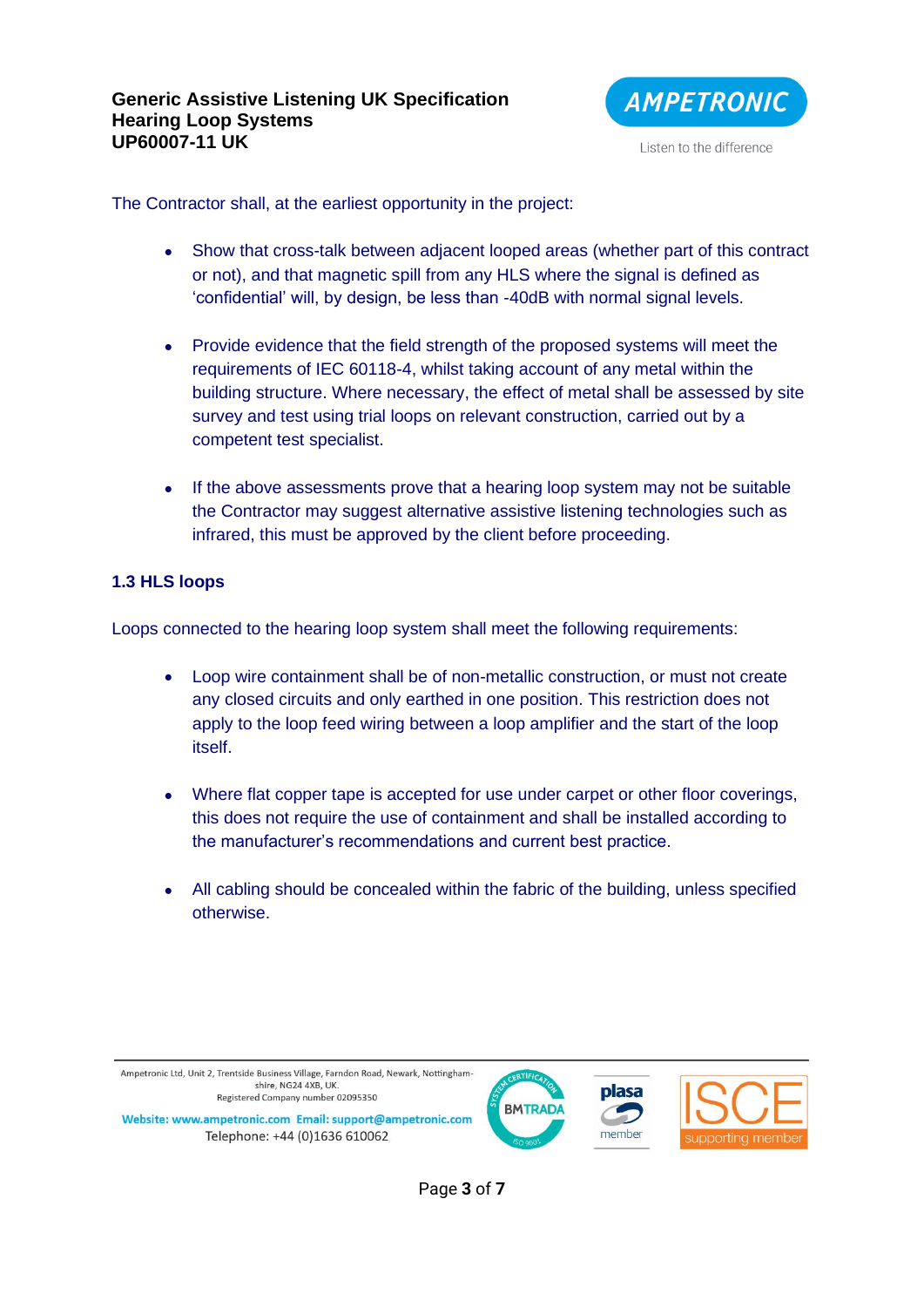

Listen to the difference

# **1.4 Audio inputs**

Audio inputs should be defined by the use of the room and the requirements of the listeners. The audio provided to the HLS must always provide an improvement in signal to noise ratio over the acoustic sound within the room.

The Contractor is required to:

- Provide dedicated microphones and associated audio equipment for the HLS
- Co-ordinate with the AV contactor to obtain a line level feed from the AV system
- Provide a line level connection from the sound reinforcement system to the HLS
- Provide suitable input plates for connection into the HLS

Where a sound reinforcement system is installed, a line level feed from this to the hearing loop should be used where appropriate. This feed should not vary in level with loudspeaker volume adjustment. In some cases this can be the only input, however dedicated HLS microphones may also be required.

Where microphones are being provided for the HLS they must be as close as possible to the talking position. Directional types are often most effective. In larger rooms with multiple talking positions more than one microphone is usually required, this may mean additional preamps, mixers or auto-mixing / gating facilities are needed.

A single boundary microphone mounted on the ceiling is unlikely to provide sufficient rejection of background acoustic noise in most rooms and should not be used unless it can be demonstrated that the system delivers tangible benefit to the hard of hearing.

Input levels shall not be adjustable at the signal source or connection point.



Page **4** of **7**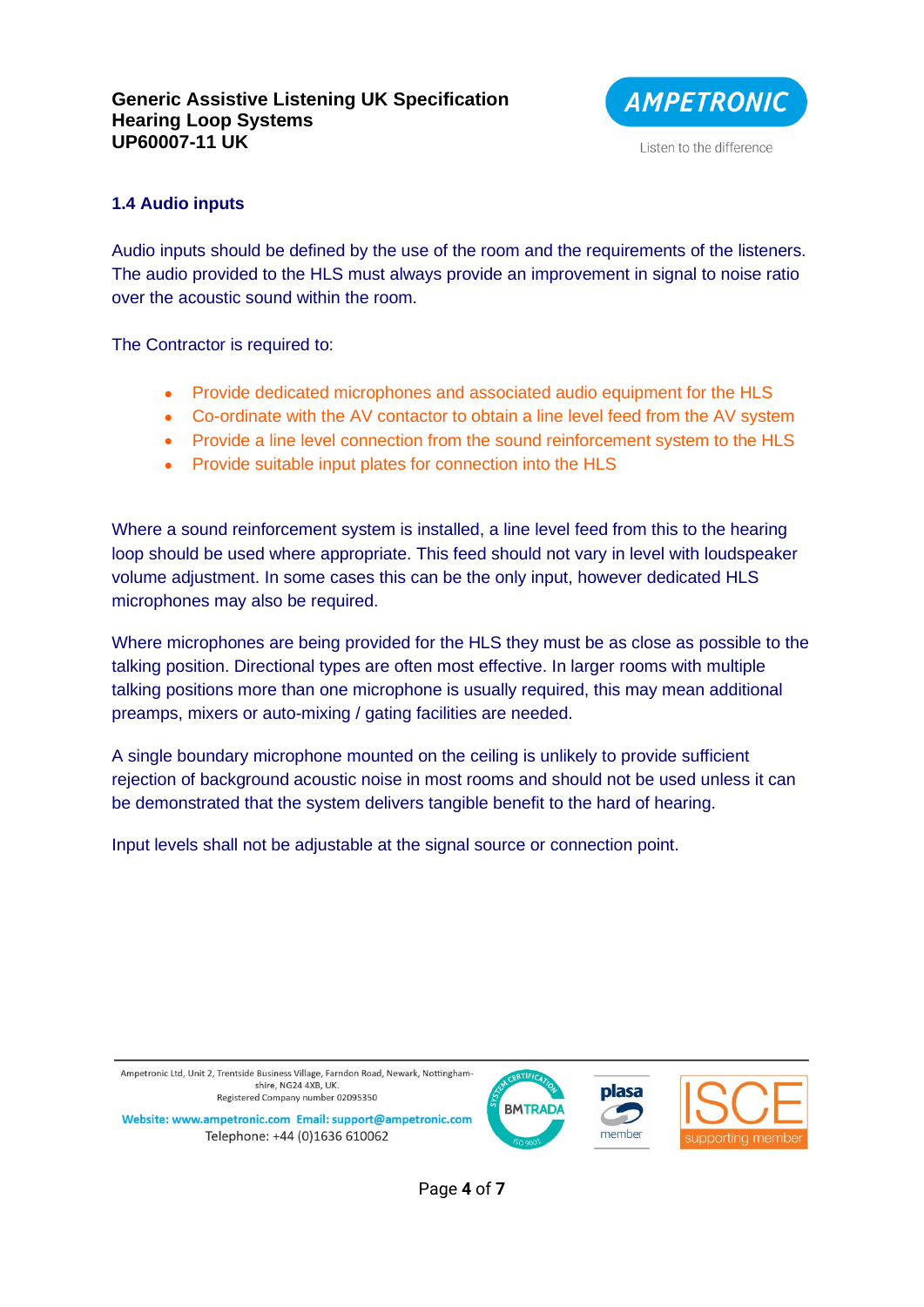

#### **1.5 HLS drivers**

Each HLS must use a dedicated hearing loop driver meeting the following general requirements plus those specific to a type A or type B driver as defined below.

- True 'current drive' output
- Frequency response from 80Hz to 6.5kHz
- Automatic gain control (AGC) optimised for speech with a dynamic range greater than 36dB
- Metal loss correction with an adjustable gain slope range of at least 0dB to +3dB per octave
- Front panel indication of audio signal activity on the input and output of the unit

#### **1.5.1 Type A: Area coverage loop driver**

Where the horizontal loop area that must be covered is in excess of 2m x 2m for either a one-phase or two-phase (MultiLoop) system, each hearing loop driver shall have the following characteristics:

- Rated current and voltage capable of driving the designed loop without clipping or distortion of the signal with full power bandwidth up to at least 1.6kHz
- Capable of delivering a 1kHz sinewave at the rated current and voltage into a load for at least 20 seconds continuously without damage to the unit or interruption of the output signal
- Input facilities of a type and connection suitable for the intended audio inputs to the system. Balanced inputs shall be available, microphone inputs shall have phantom power available.
- Facility to attach the driver to a local area network providing remote monitoring and control.
- Height no greater than 45mm (1U of standard 19" rack space per unit).



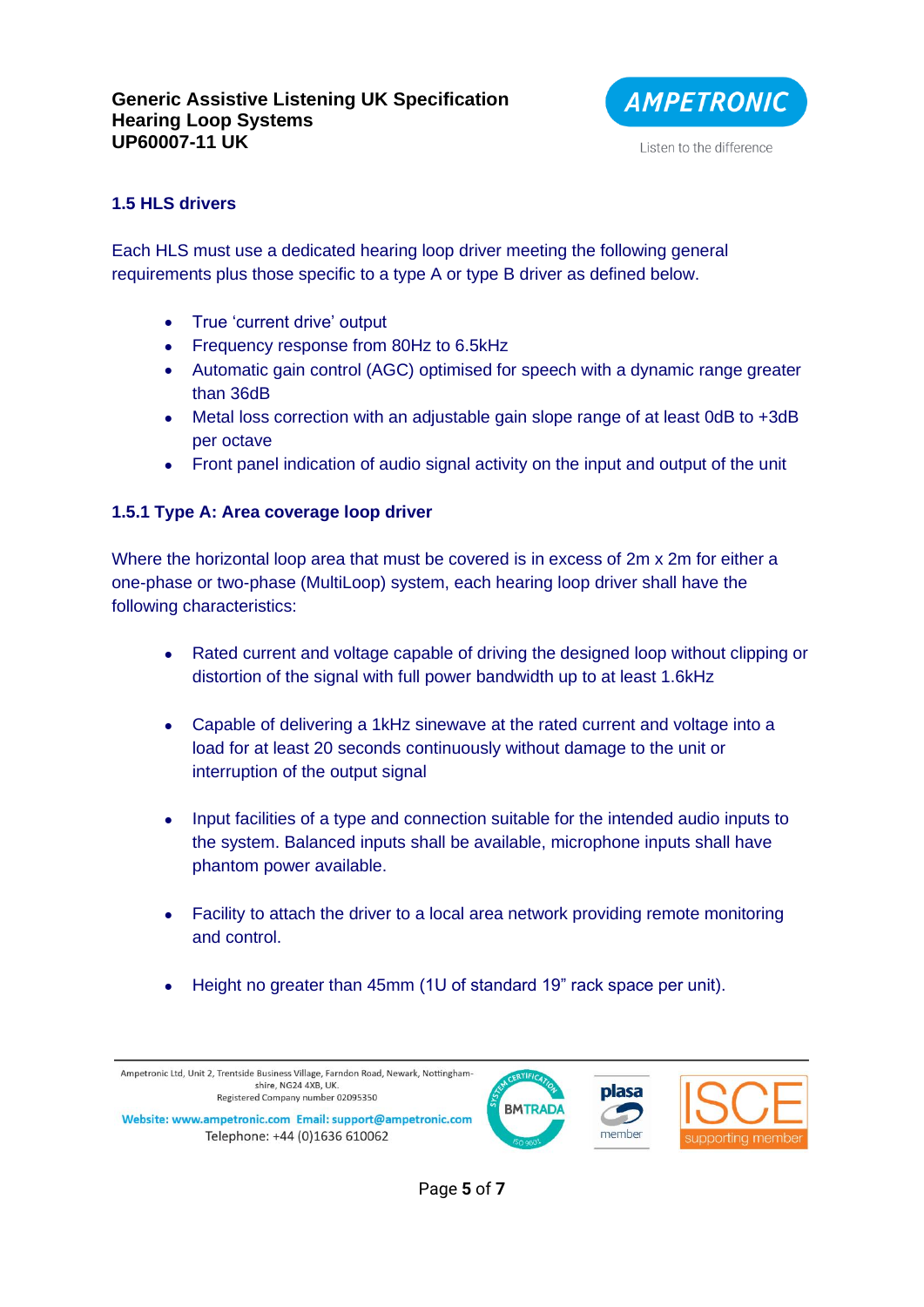

- Power supply and transformer must be integrated into the unit.
- Where a MultiLoop system is required, a single 1U driver shall be provided that is capable of driving two separate outputs with a 90 $^{\circ}$  phase shift accurate to  $\pm 1^{\circ}$ from 100Hz to 5kHz.

# **1.5.2 Type B: Counter / local area loop driver**

Where the loop system is to assist a single end user in a defined location such as a retail counter or information point, each hearing loop driver shall have the following characteristics:

- Current capability of at least  $2.2A<sub>RMS</sub>$  with 1KHz sine signal
- Voltage output of no less than 4.5V peak at maximum current.
- 2 inputs: 1 microphone input and 1 input switchable between microphone or line
- Panel / wall mounting capability (using screws or other appropriate and reliable fixing)

#### **1.6 Installation**

If the proposed contractor is not experienced with hearing loop or audio systems to the level required in order to competently install and commission these systems, then some or all of the work should be sub-contracted to a specialist with the necessary experience.

The contractor shall:

- Co-ordinate with other relevant contactors to ensure that all appropriate audio signals are connected to the hearing loop system and transmitted clearly.
- Wire and connect to all items of equipment in accordance with the manufacturer's recommendations.
- Ensure complete segregation of the HLS from any other ELV or LV wiring system.
- Follow good practice to ensure that system design does not cause potential ground loops.

Ampetronic Ltd, Unit 2, Trentside Business Village, Farndon Road, Newark, Nottinghamshire, NG24 4XB, UK **plasa** Registered Company number 02095350 **BMTRADA** Website: www.ampetronic.com Email: support@ampetronic.com member Telephone: +44 (0)1636 610062